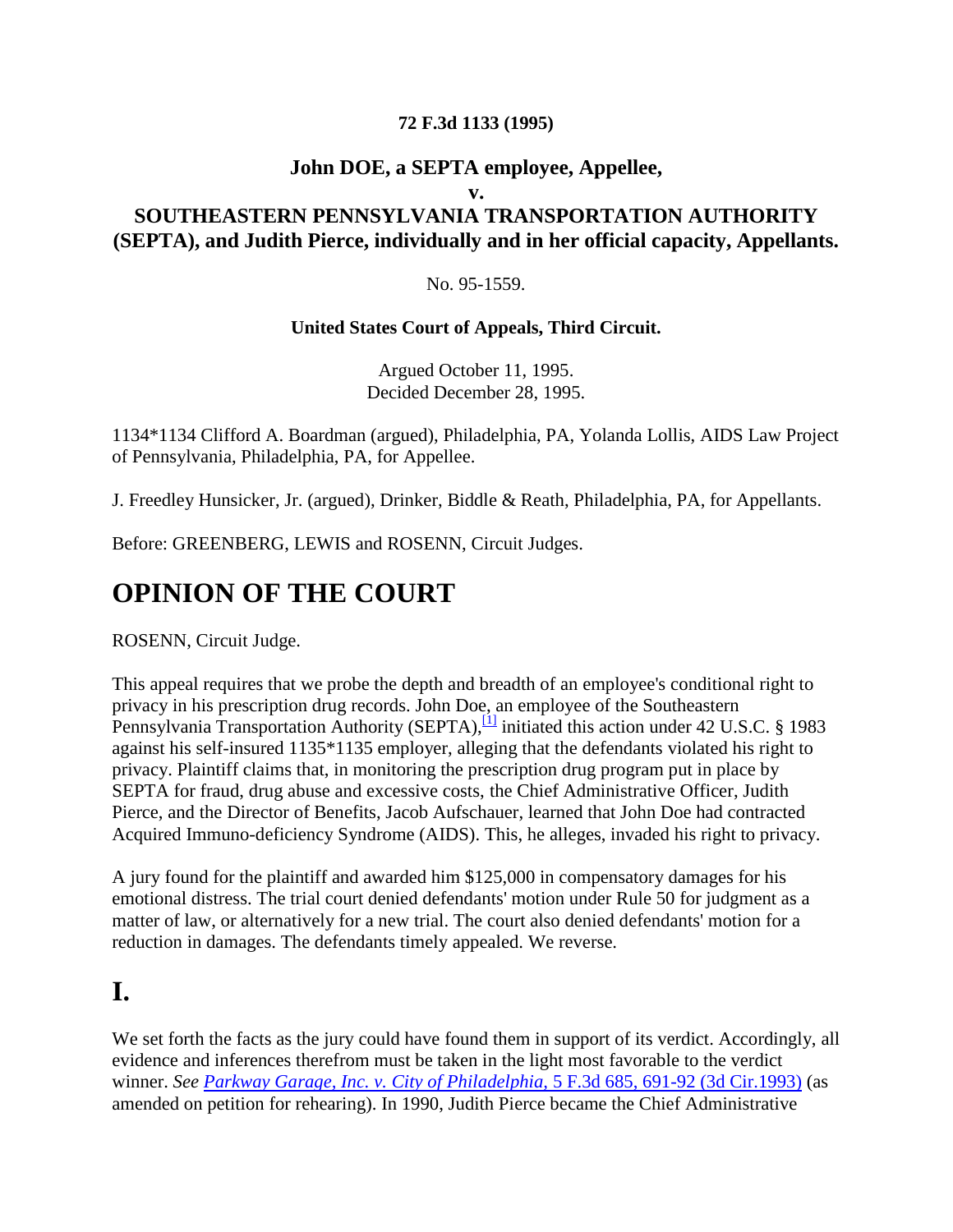Officer for SEPTA. Her responsibilities included containing the costs of SEPTA's self-insured health program. In 1992, a bargaining agreement with Local Union 234 required SEPTA to provide, inter alia, prescription drugs for the employees. SEPTA entered into a contract with Rite-Aid Drug Store to be the sole provider for all of SEPTA's prescription drug programs. As part of this contract, Rite-Aid provided SEPTA with an estimate of the yearly costs of this program. If, at the end of the year, the actual cost to Rite-Aid amounted to over 115% of that estimate, SEPTA would have to pay substantial penalties; however, if the actual cost was 90% or less of that estimate, SEPTA would be entitled to rebates. Pierce was responsible for monitoring those costs.

John Doe is a SEPTA employee. At all times relevant to this appeal, Doe was HIV-positive, and had contracted AIDS by the time of trial. In 1991, Doe began to take Retrovir for his condition. Retrovir is a prescription drug used solely to treat HIV. Before filling his prescription, Doe asked Dr. Richard Press, the head of SEPTA's Medical Department and Doe's direct supervisor, if he or anyone else reviewed employee names in association with the drugs the employees were taking. Doe wished to keep his condition a secret from his co-workers. Dr. Press assured Doe that he had only been asked to review names on prescriptions in cases of suspected narcotics abuse and knew of no other review that included names. After receiving this information, Doe filled his prescription through the employer's health insurance. He continued to do so after SEPTA switched to Rite-Aid; he was never informed that this change might alter his confidentiality status.

In November of 1992, Pierce requested and received utilization reports from Rite-Aid. These reports were part of the contract between Rite-Aid and SEPTA. Pierce did not request the names of SEPTA employees in the reports, and Rite-Aid sent the reports in their standard format. They included statistics on the number of employees with five or more prescriptions dispensed in a one-month period, the top 25% by cost of drugs bought by SEPTA employees, and the report at issue here. This report listed employees who were filling prescriptions at a cost of \$100 or more per employee in the past month. Each line of the report included the name of an employee or dependent, a code to identify the prescribing doctor, the dispense date of the prescription, the name of the drug, the number of days supplied, and the total cost. Pierce called Aufschauer into her office, and the two of them reviewed the report. It was immediately apparent to Pierce that the reports would reveal employees' medications; however, she reviewed them in the format as submitted. She did not at that time request Rite-Aid to redesign SEPTA's reports to encode employees' names.

Pierce stated that her purpose in reviewing the reports with Aufschauer was severalfold. First, she wanted to look for signs of fraud and drug abuse. She testified that in the past, some employees would purchase 1136\*1136 prescription drugs under the SEPTA health plan in order to give them to an ill friend or relative who was not covered by SEPTA's benefit package. Second, Pierce wanted to determine if Rite-Aid was fulfilling its promise to use generic rather than brand name drugs whenever possible. Third, although they were both covered in the Rite-Aid contract, Pierce wanted to determine the cost to SEPTA of fertility drugs and medications to help employees stop smoking, such as nicotine patches. Finally, Pierce wanted to determine whether the reports were in a summary form and whether they would permit an audit. Her review, however, focused almost entirely on the current report, which included employees'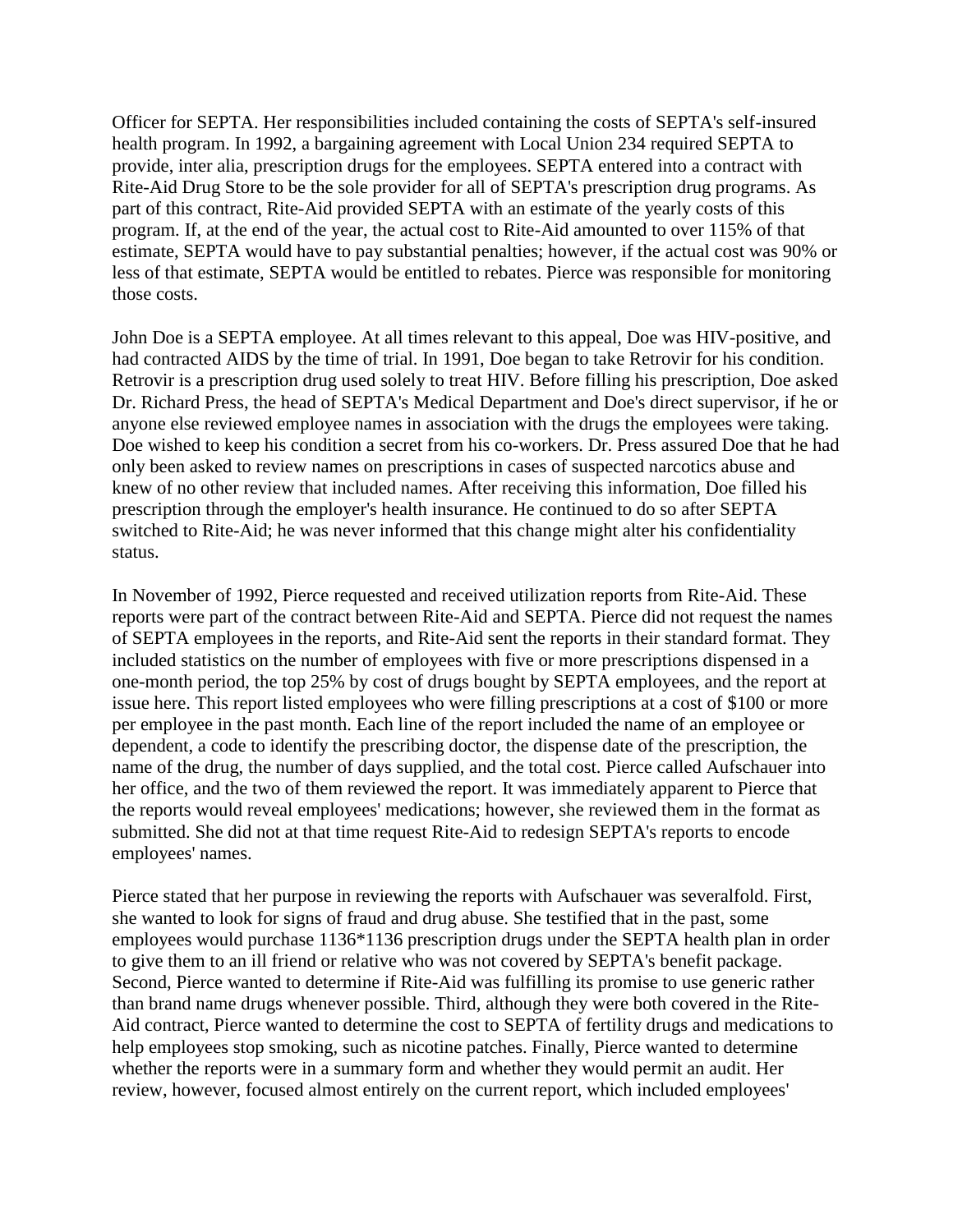names. She also testified that people who had seen this report, she, Aufschauer, and Dr. Press "were very careful to maintain the confidentiality of the people."

Pierce and Aufschauer scanned the reports. When they came across a drug name neither one recognized, they would look it up in a Physician's Desk Reference (PDR) that Pierce had. Pierce then called Dr. Louis Van de Beek, a SEPTA staff physician, and inquired about the drugs not listed in the PDR. She asked the doctor for what Retrovir was used. When Dr. Van de Beek told her it was used in the treatment of AIDS, she inquired whether there was any other use for it. He told her no. She then asked about the three other medications that Doe was taking, and was informed that they were all AIDS medications as well. Pierce discreetly never mentioned Doe by name; however, Dr. Van de Beek was aware of Doe's condition and Doe's medications because Doe himself had disclosed this information to him. Therefore, Dr. Van de Beek deduced that Pierce was asking about Doe. He told her that if she were trying to diagnose employees' conditions through prescriptions, he felt this was improper and possibly illegal. Pierce immediately ended the conversation and told him not to speak of the conversation to anyone.

Pierce then took the report to Dr. Press. She asked him if he would be able to perform an audit using the information in the report. Press noted that Pierce had highlighted certain lines on the report, including employees' names and the drugs that each of those highlighted employees were taking. Press testified that the drugs highlighted were all HIV or AIDS-related. Pierce asked Press if he knew whether any of the people whose names were highlighted were HIV-positive. Press said that he was aware of Doe's condition. He then told Pierce that he was uncomfortable with the presence of the names on the report. He also told her that he had neither the expertise nor the resources to perform an audit.

Dr. Press then approached James Kilcur, the General Counsel of SEPTA, and expressed his concern about the names on the report. Kilcur called Pierce and asked her whether the names were necessary for her purposes. She replied that they were not and then destroyed the report. SEPTA then instructed Rite Aid to submit all future reports without names.

Dr. Van de Beek informed Doe of Pierce's questions. He told Doe that Pierce had likely found out that Doe was HIV-positive. Doe claims he became upset at this news. He avers that he became more upset upon discovering from Dr. Press that Pierce had his name highlighted on a list because he didn't know who had access to or had seen this "AIDS list" and only a few SEPTA employees knew of his HIV-status. He had told Press and Van de Beek, as well as his acting supervisor and the administrative assistant of his department that he had AIDS. He testified that these were all people he trusted to keep this information confidential, and he wanted to explain to them his need for periodic leaves of absence. He did not want Pierce to know of his condition.

After these incidents, Doe remained at SEPTA in his current position. He makes no claim of personal discrimination or of any economic deprivation. He later received a salary upgrade and promotion. However, he testified that he felt as though he were being treated differently. A proposal he had made for an in house employee assistance program met with scant interest; he felt that this was because of his HIV condition. In addition, an administrator who reported to Pierce did not call on Doe to assist in the same way that 1137\*1137 he had called on Doe earlier.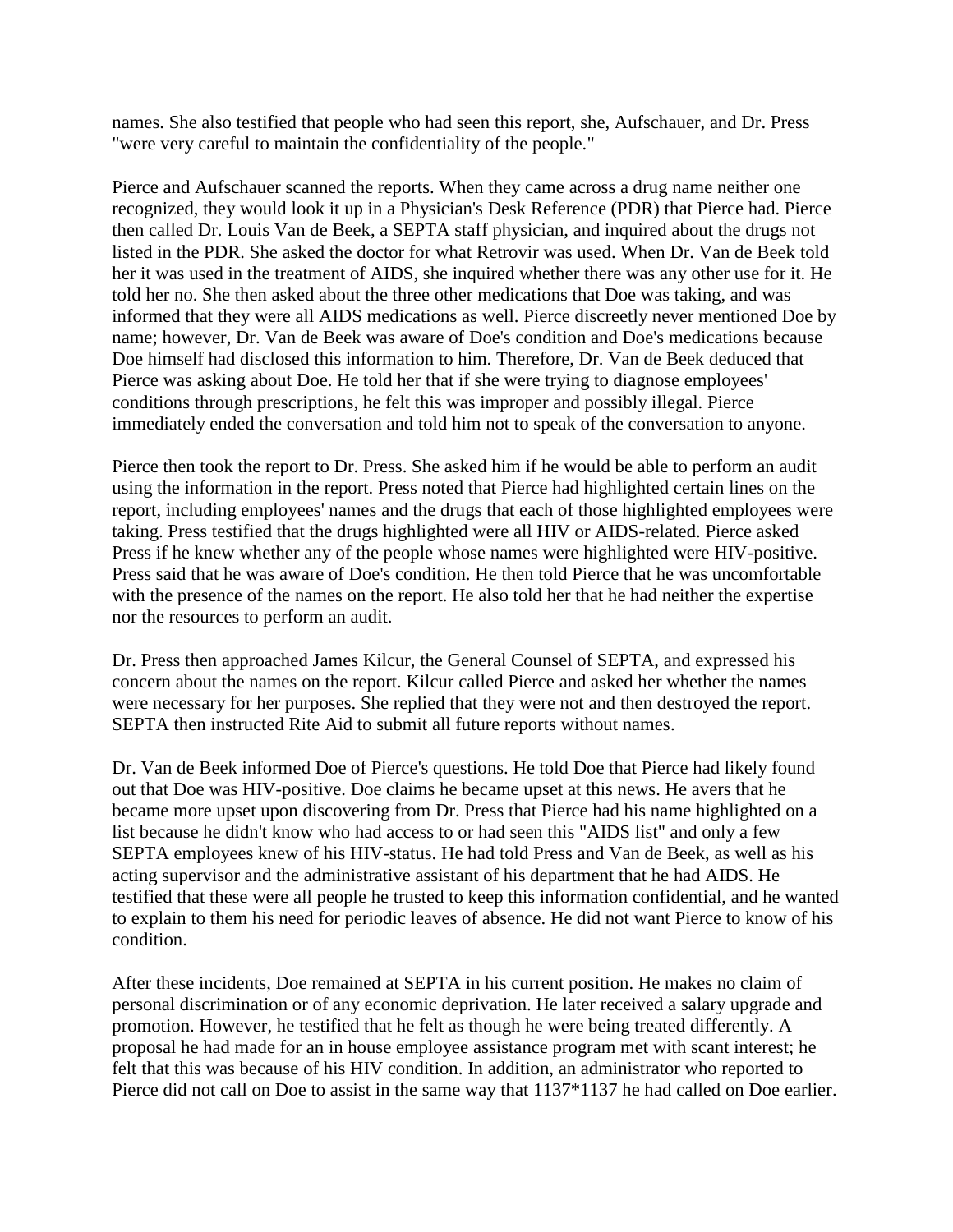Doe testified that he felt as though there was less social chitchat, co-workers ate less of the baked goods he brought to the office to share, and that his work space seemed more lonely than before. He also became fearful of Pierce, who never told Doe that she knew of his illness. Doe alleges that he became depressed and requested a prescription for Zoloft, an antidepressant, from his physician. Later, another antidepressant called Elavil was added to the medications Doe was taking.

Doe filed suit in the United States District Court<sup>[\[2\]](http://scholar.google.co.in/scholar_case?case=17589155420410349788&hl=en&as_sdt=2&as_vis=1&oi=scholarr#[2])</sup> against Pierce in both her individual and official capacities, and against SEPTA. Defendants moved for summary judgment on the grounds that Doe had no right to privacy in the information contained in the Rite Aid report; that if he did have such a right it had not been violated because no disclosure had occurred; and that any interest Doe might have in the privacy of these records was outweighed by their legitimate interests in the information. These arguments were rejected by the district court, which denied their motion.

After a jury trial, defendants moved under Rule 50 for judgment as a matter of law, or, alternatively, for a new trial under Rule 59. They also moved for a reduction in damages on the grounds that Doe had not proved emotional distress as a result of defendants' actions. The judge granted their motion as to plaintiff's failure to train claim,  $\frac{3}{3}$  but in all other respects rejected the defendants' motions.

# **II.**

The issues raised here present questions of constitutional law. Because this case comes to us on appeal from an order denying a motion for judgment as a matter of law, our review is plenary. *Epstein v. Kmart Corp.,* 13 F.3d 762 (3d Cir.1994); *Cole v. Flick,* [758 F.2d 124 \(3d Cir.\),](http://scholar.google.co.in/scholar_case?case=15477046874387234990&hl=en&as_sdt=2002&as_vis=1) *cert. denied,* [474 U.S. 921, 106 S.Ct. 253, 88 L.Ed.2d 260 \(1985\).](http://scholar.google.co.in/scholar_case?about=13120983481201724283&hl=en&as_sdt=2002&as_vis=1)

As a preliminary matter, this court must decide if a person's medical prescription record is within the ambit of information protected by the Constitution. If there is no right to privacy, our inquiry stops. A § 1983 action cannot be maintained unless the underlying act violates a plaintiff's Constitutional rights. Minor annoyances do not make a federal case. When the underlying claim is one of invasion of privacy, the complaint must be "limited to those [rights of privacy] which are `fundamental' or `implicit in the concept of ordered liberty' ..." *Paul v. Davis,* [424 U.S. 693,](http://scholar.google.co.in/scholar_case?case=6713242460336491904&hl=en&as_sdt=2002&as_vis=1)  [713, 96 S.Ct. 1155, 1166, 47 L.Ed.2d 405](http://scholar.google.co.in/scholar_case?case=6713242460336491904&hl=en&as_sdt=2002&as_vis=1) *reh'g. denied,* [425 U.S. 985, 96 S.Ct. 2194, 48 L.Ed.2d](http://scholar.google.co.in/scholar_case?case=6713242460336491904&hl=en&as_sdt=2002&as_vis=1)  [811 \(1976\),](http://scholar.google.co.in/scholar_case?case=6713242460336491904&hl=en&as_sdt=2002&as_vis=1) *citing Palko v. Connecticut,* [302 U.S. 319, 325, 58 S.Ct. 149, 152, 82 L.Ed. 288](http://scholar.google.co.in/scholar_case?case=12321164045846135407&hl=en&as_sdt=2002&as_vis=1)  [\(1937\).](http://scholar.google.co.in/scholar_case?case=12321164045846135407&hl=en&as_sdt=2002&as_vis=1)

Medical records fall within this scope. The Supreme Court, in *Whalen v. Roe,* [429 U.S. 589, 97](http://scholar.google.co.in/scholar_case?case=8555735987895894452&hl=en&as_sdt=2002&as_vis=1)  [S.Ct. 869, 51 L.Ed.2d 64 \(1977\),](http://scholar.google.co.in/scholar_case?case=8555735987895894452&hl=en&as_sdt=2002&as_vis=1) noted that the right to privacy encompasses two separate spheres. One of these is an individual's interest in independence in making certain decisions. The other is an interest in avoiding disclosure of personal information. *Whalen,* at 599-600, [97 S.Ct.](http://scholar.google.co.in/scholar_case?case=8555735987895894452&hl=en&as_sdt=2002&as_vis=1)  [at 876-877.](http://scholar.google.co.in/scholar_case?case=8555735987895894452&hl=en&as_sdt=2002&as_vis=1) Medical records fall within the second category. *Id.* Therefore, the Court held that individuals do have a limited right to privacy in their medical records. *Id.* at 602, 97 S.Ct. at 878.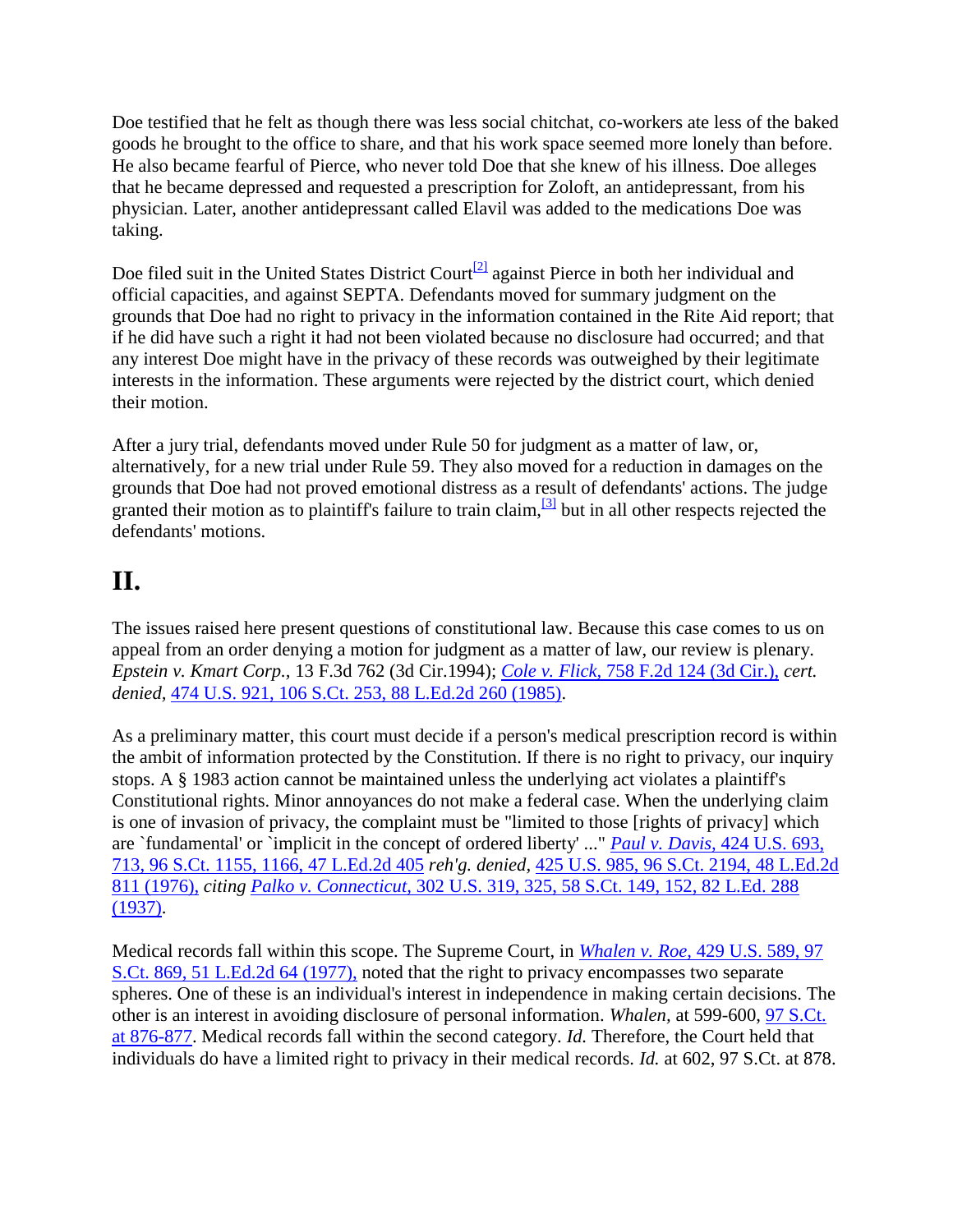This court reinforced this holding through our decision in *[United States v. Westinghouse Elec.](http://scholar.google.co.in/scholar_case?case=10617585320101639909&hl=en&as_sdt=2002&as_vis=1)  Corp.,* [638 F.2d 570 \(3d Cir.1980\).](http://scholar.google.co.in/scholar_case?case=10617585320101639909&hl=en&as_sdt=2002&as_vis=1) In that case, the federal government, through the Occupational Safety and Health Agency (OSHA), issued a subpoena duces tecum to an employer for its employees' medical records in connection with an investigation of a potentially hazardous work area. The employer refused, asserting the privacy interests of its employees. This court held that, on balance, the interests of the government 1138\*1138 in the information outweighed these privacy interests; however, they recognized that such records were deserving of a level of constitutional protection. "There can be no question that an employee's medical records, which may contain intimate facts of a personal nature, are well within the ambit of materials entitled to privacy protection." *Westinghouse,* at 577.

The records at issue in *Westinghouse* included "results of routine testing, such as X-rays, blood tests, pulmonary function tests, hearing and visual tests." *Id.* at 579. If these records are private, then so must be records of prescription medications. Since the *Westinghouse* decision fifteen years ago, medical science has improved and specialized its medications. It is now possible from looking at an individual's prescription records to determine that person's illnesses, or even to ascertain such private facts as whether a woman is attempting to conceive a child through the use of fertility drugs. This information is precisely the sort intended to be protected by penumbras of privacy. *See Eisenstadt v. Baird,* [405 U.S. 438, 450, 92 S.Ct. 1029, 1036, 31 L.Ed.2d 349 \(1972\)](http://scholar.google.co.in/scholar_case?case=14131534241682283357&hl=en&as_sdt=2002&as_vis=1) ("If the right of privacy means anything, it is the right of the individual ... to be free from unwanted governmental intrusions into matters so fundamentally affecting a person as the decision whether to bear or beget a child."). An individual using prescription drugs has a right to expect that such information will customarily remain private. The district court, therefore, committed no error in its holding that there is a constitutional right to privacy in one's prescription records.

# **III.**

Such a right is not absolute, however. *See Whalen v. Roe,* [429 U.S. at 602, 97 S.Ct. at 878](http://scholar.google.co.in/scholar_case?case=8555735987895894452&hl=en&as_sdt=2002&as_vis=1) (while individuals have a legitimate expectation of privacy in their prescription purchases of controlled substances, such right must be weighed against the state's interest in monitoring the use of dangerously addictive drugs).

[D]isclosures of private medical information to doctors, to hospital personnel, to insurance companies, and to public health agencies are often an essential part of modern medical practice even when the disclosure may reflect unfavorably on the character of the patient.

*Id.* In addition, disclosure of private medical information is necessary for the pharmacy filing the prescriptions. The Court also cited examples of statutory reporting requirements relating to various diseases, child abuse, injuries caused by deadly weapons, certifications of fetal death, and the record-keeping requirements of Missouri abortion laws. *Id.* at 602 n. 29, 97 S.Ct. at 878 n. 29. As with many individual rights, the right of privacy in one's prescription drug records must be balanced against important competing interests.

Before we can perform this balancing test, we must first assess whether, and to what extent, Pierce disclosed Doe's prescription drug information. Obviously, no privacy violation would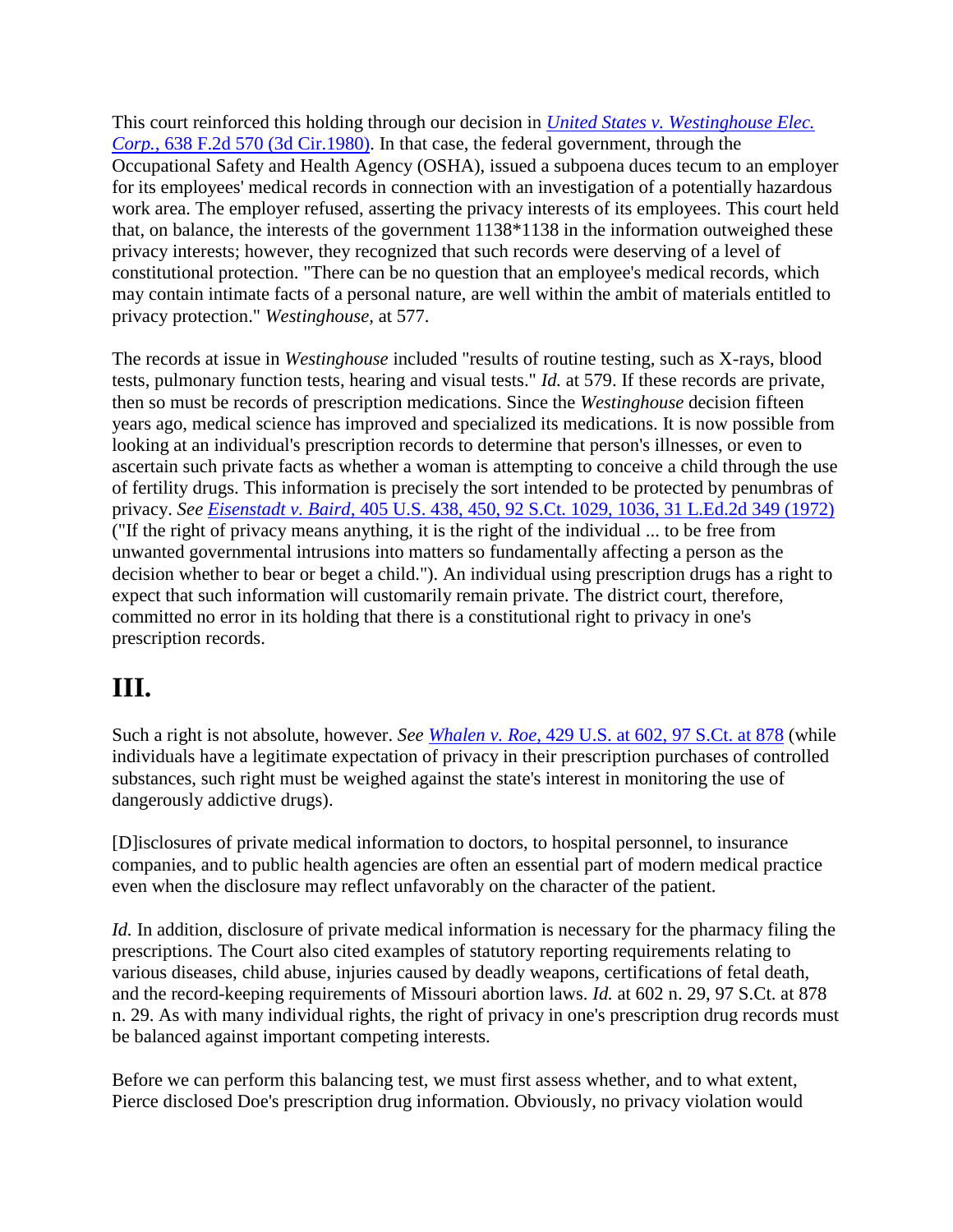have taken place had the information from Rite-Aid come in encoded form. A self-insured employer has a right to monitor the use and cost of its health insurance plan. SEPTA's status as a public authority substantially dependent on the public fisc and the rates the public must pay to use its facilities converts this right into a duty. Audits of drug information are essential to that end. In the aggregate, there is no competing privacy interest in those records. Doe would have no cause of action if all that had been disclosed were that an unknown number of people at SEPTA were purchasing Retrovir for the treatment of HIV-related illnesses. Therefore, such disclosure as occurred came only when Doe's name was revealed with respect to his purchase of drugs under SEPTA's prescription drug program.

Both Pierce and Aufschauer learned of Doe's illness through the Rite-Aid report. Pierce's initial discovery of the names on the report was inadvertent. She had not requested names from Rite-Aid and there is no evidence that she expected to find them when she opened their standard report. This alone would not be sufficient to prove a constitutional violation for disclosure.  $\frac{4}{4}$ However, 1139\*1139 Pierce then spent some time and effort researching the report with the names on it. She highlighted, for her research purposes, those names on the report whose medications she was unfamiliar with and which were expensive, including Doe's, and called two SEPTA staff physicians to ask about medications she did not recognize. It was through this inquiry that Pierce learned about Doe's condition. She did not know the uses of Retrovir before she did this research.

Aufschauer learned of Doe's condition through his work as Director of Benefits and Pierce's subordinate. Pierce disclosed the information to him in the course of their work. SEPTA argues that this disclosure was necessary, as Aufschauer also had reasons for needing this information. Aufschauer's legitimate need for this information may affect whether the disclosure is an actionable one. It does not alter the existence of disclosure.

Nor can Pierce and Aufschauer be considered as a single unit for the purpose of determining disclosure. A disclosure occurs in the workplace each time private information is communicated to a new person, regardless of the relationship between the co-workers sharing that information. By analogy, district courts in this circuit have held that there is publication, such that a libel or slander is actionable, when the defamatory statement is disclosed only to the speaker's agent. *[Elbeshbeshy v. Franklin Institute,](http://scholar.google.co.in/scholar_case?case=927776217930643427&hl=en&as_sdt=2002&as_vis=1)* 618 F.Supp. 170 (W.D.Pa.1985). Therefore, we hold that each person who learned of Doe's condition constitutes a separate disclosure for the purposes of Doe's invasion of privacy action.

To hold differently would lead us to a decision that Doe had waived his right to privacy by voluntarily disclosing his medical condition to co-workers at SEPTA. We are not faced with a situation where persons to whom Doe disclosed this information told others. Rather, Pierce and Aufschauer learned his condition completely independently of Doe's disclosures. His decision to give private information to some co-workers does not give carte blanche to other co-workers to invade his privacy. *See* Laurence Tribe, *American Constitutional Law,* 2d ed., at 1391 ("[W]hat could be more commonplace than the idea that it is up to the individual to measure out information about herself selectively[?].... [A] secret remains a secret even when shared with those whom one selects for one's confidences.")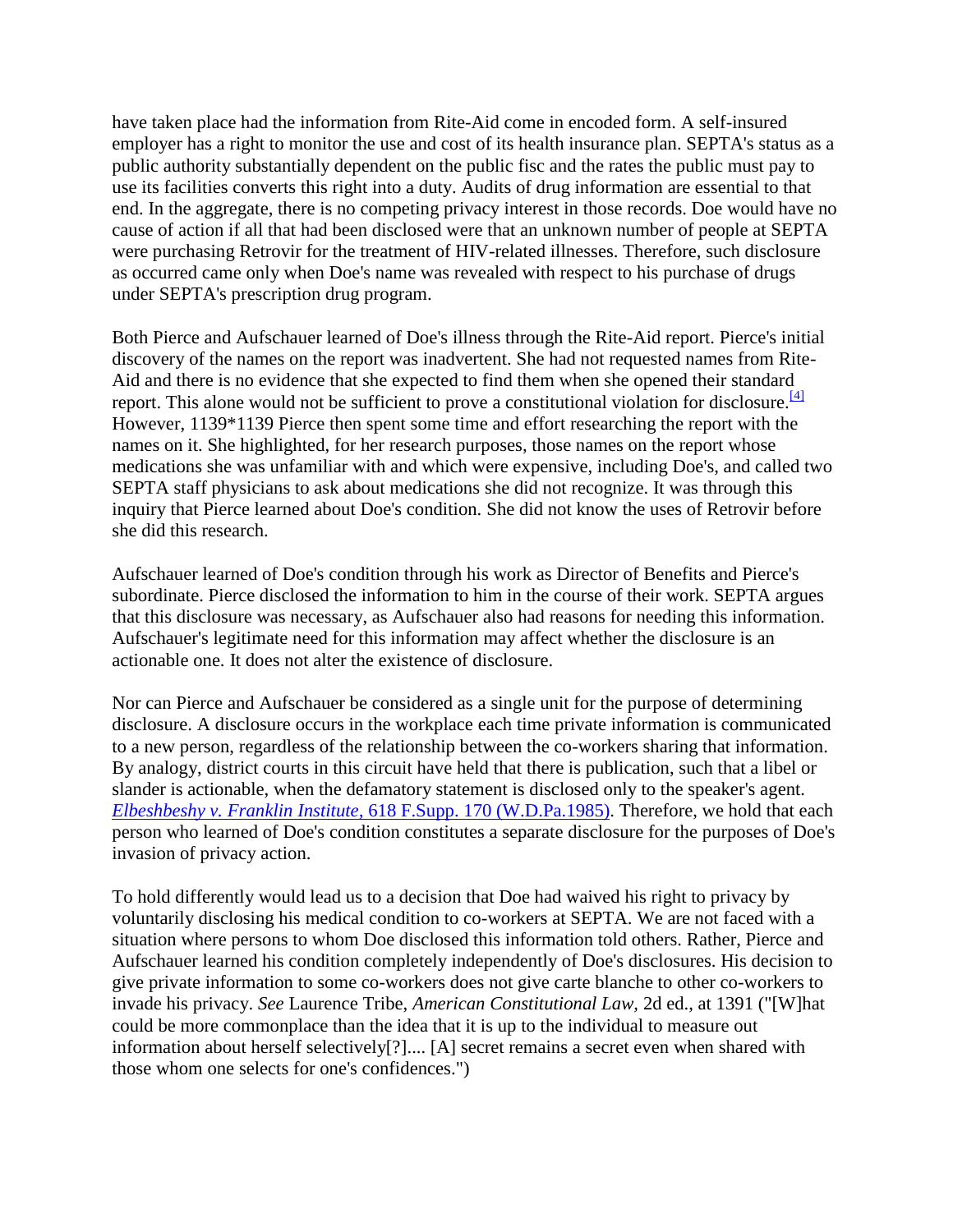However, we are not persuaded that the impingement on Doe's privacy by the disclosure to SEPTA's Chief Medical Officer, Dr. Press, amounts to a constitutional violation. Doe himself had already voluntarily informed Dr. Press of his condition. Dr. Press did not learn any new information from Pierce's actions. Plaintiff asserts that Dr. Van de Beek, as well, learned of the information from Pierce. Van de Beek, like Dr. Press, had already heard of Doe's condition from Doe himself. Moreover, Pierce did not disclose Doe's name to Van de Beek. She asked him about medications, and he deduced who she was asking about based on his independent knowledge of Doe's condition. It stretches any theory of liability far too thin to base an invasion of privacy on such conduct. Therefore, there was no disclosure to Dr. Van de Beek. Also, as a matter of law, the cursory disclosure Pierce made to Dr. Press, chief of SEPTA's medical department, a physician, and largely responsible for the health of SEPTA's employees, did not "amount to an impermissible invasion of privacy," *Whalen v. Roe,* [429 U.S. at 602, 97 S.Ct. at](http://scholar.google.co.in/scholar_case?case=8555735987895894452&hl=en&as_sdt=2002&as_vis=1)  [878,](http://scholar.google.co.in/scholar_case?case=8555735987895894452&hl=en&as_sdt=2002&as_vis=1) because John Doe had already provided him with this information. Pierce and Aufschauer are the only disclosures to be weighed and balanced.

### **IV.**

As we noted earlier, an individual's privacy interest in his or her prescription records is not an absolute right against disclosure. This interest must be weighed against the interests of the employer in obtaining the information. We apply an intermediate standard of review in making this determination. *[Fraternal Order of Police, Lodge 5 v. Philadelphia,](http://scholar.google.co.in/scholar_case?case=12444027463943179437&hl=en&as_sdt=2002&as_vis=1)* 812 F.2d 105, 110 (3d [Cir.1987\)](http://scholar.google.co.in/scholar_case?case=12444027463943179437&hl=en&as_sdt=2002&as_vis=1) (hereafter *FOP*). *FOP* also 1140\*1140 noted that the more stringent "compelling interest analysis" would be used when the intrusion on an individual's privacy was severe. We are not faced with such a situation here. The intrusion upon Doe's privacy was minimal at worst.

This court has previously enumerated the factors to be weighed in determining whether a given disclosure constitutes an actionable invasion of privacy in *[United States v. Westinghouse Electric](http://scholar.google.co.in/scholar_case?case=10617585320101639909&hl=en&as_sdt=2002&as_vis=1)  Corp.,* [638 F.2d 570 \(3d Cir.1980\).](http://scholar.google.co.in/scholar_case?case=10617585320101639909&hl=en&as_sdt=2002&as_vis=1) In *Westinghouse,* the federal government, through OSHA, served a subpoena duces tecum on Westinghouse for its employees' medical records in connection with an investigation concerning a possible health hazard in the workplace. Westinghouse, as employer, moved to quash the subpoena, asserting, *jus tertii,* its employees' rights of privacy in those records. Here, in contrast, SEPTA is the employer, who legitimately sought prescription information to ascertain whether there were abuses of its health program, either by the supplier or the consumer/employee. Moreover, the remedy sought for the alleged invasion here is damages rather than a quashing of a subpoena. However, the *Westinghouse* factors are still good law, and are equally applicable to this situation.

*Westinghouse* mandates a consideration of seven different factors. They are: (1) the type of record requested; (2) the information it does or might contain; (3) the potential for harm in any subsequent nonconsensual disclosure; (4) the injury from disclosure to the relationship in which the record was generated; (5) the adequacy of safeguards to prevent unauthorized disclosure; (6) the degree of need for access; and (7) whether there is an express statutory mandate, articulated public policy, or other recognizable public interest favoring access. *[Westinghouse,](http://scholar.google.co.in/scholar_case?case=10617585320101639909&hl=en&as_sdt=2002&as_vis=1)* 638 F.2d at [578.](http://scholar.google.co.in/scholar_case?case=10617585320101639909&hl=en&as_sdt=2002&as_vis=1) Although some of these factors may be in Doe's favor, overall, we believe the balance weighs on the side of permitting the disclosures present here. There is a strong public interest of the Transportation Authority, and the many thousands of people it serves, in containing its costs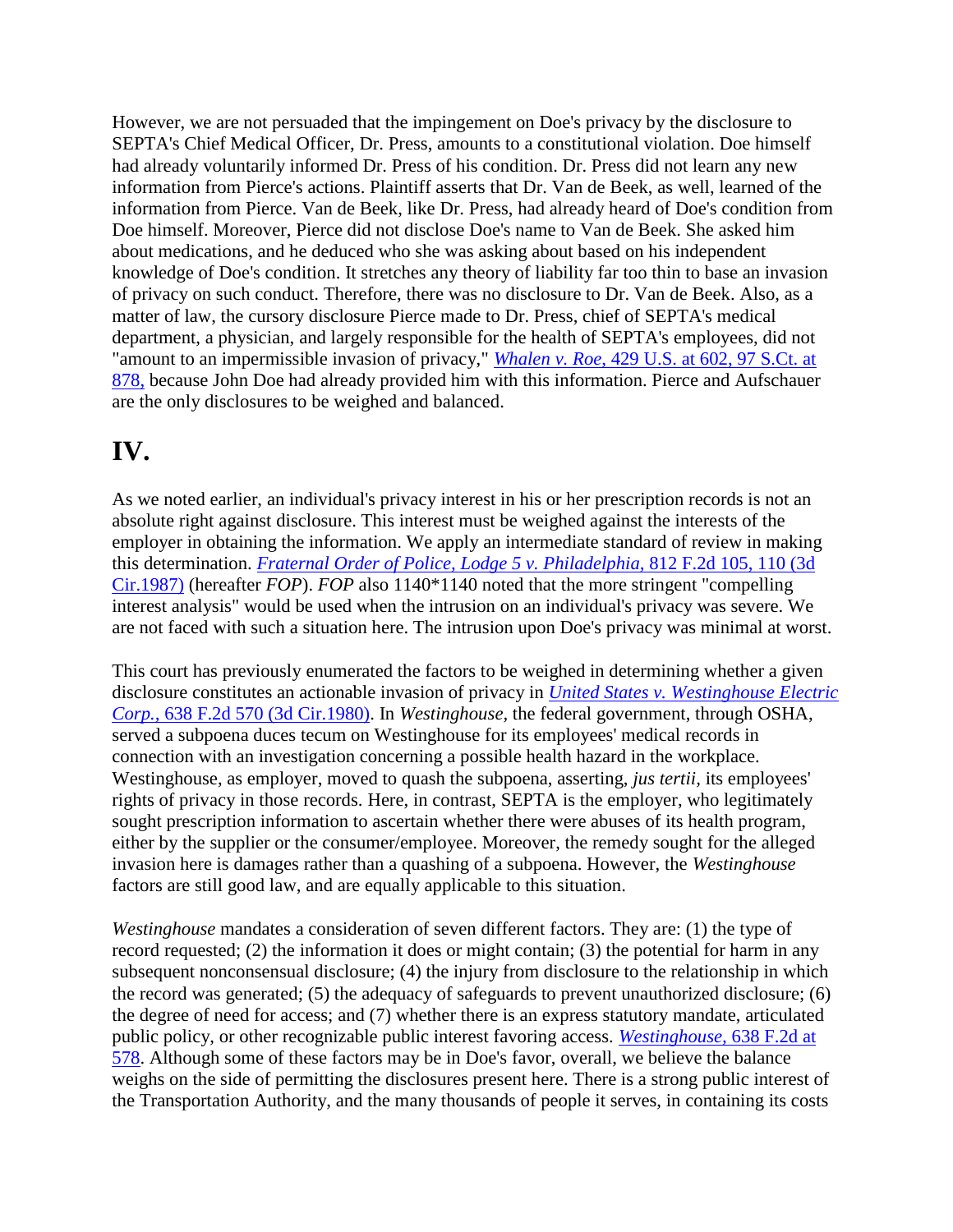and expenses by permitting this sort of research by authorized personnel. This interest outweighs the minimal intrusion, particularly given the lack of any economic loss, discrimination, or harassment actually suffered by plaintiff.

The type of record requested here was the first print-out of prescription medications furnished by SEPTA to its employees under its contract with the supplier, Rite-Aid. No particular format and no names were requested. The information which Pierce expected it to contain was nothing more than a record of the drugs on which SEPTA had spent over \$100 in a given month per individual. However, Rite-Aid, on its own initiative, included in its format the names of each person taking those drugs. As discussed above, this inadvertently-received information is entitled to a measure of confidential protection.

In addition, we recognize the possible harm to Doe from disclosure. The district court of New Jersey, in *Doe v. Borough of Barrington,* [729 F.Supp. 376 \(D.N.J.1990\),](http://scholar.google.co.in/scholar_case?case=13274421745578532613&hl=en&as_sdt=2002&as_vis=1) recognized the social stigma, harassment, and discrimination that can result from public knowledge of one's affliction with AIDS. *Id.* at 384, n. 8. It is unfortunate that public understanding of this disease has changed so little in the intervening years. Although AIDS hysteria may have subsided somewhat, there still exists a risk of much harm from non-consensual dissemination of the information that an individual is inflicted with AIDS.

This potential for harm, however, should not blind us to the absence of harm in this case. Despite Pierce's disclosures to her subordinate, Aufschauer, and to Dr. Press that Doe had AIDS, SEPTA promoted him and still retains him in his responsible position. In *[Doe v. Borough of Barrington,](http://scholar.google.co.in/scholar_case?case=13274421745578532613&hl=en&as_sdt=2002&as_vis=1)* a borough police officer, without justification, told the neighbors of a man suffering from AIDS that the entire family had AIDS. The neighbors reacted by organizing a protest, and trying to prevent the man's children from attending public school. In that case, the court quite rightly held such conduct violated the plaintiffs' privacy rights, and there was no competing interest to justify the disclosure.

By contrast, SEPTA had legitimate reasons for obtaining the prescription information from Rite-Aid. Pierce had requested 1141\*1141 the information in Rite-Aid's standard format; she did not request the names of any employees. She did not disclose the information relating to Doe except to Aufschauer, in connection with their review, and to Dr. Press, for purposes of an audit. Dr. Press, the Chief Medical Officer, already knew of Doe's condition through Doe's voluntary disclosure. Moreover, Pierce destroyed the first report. Under these circumstances, we cannot conclude that *Westinghouse* factor (3) would impose liability on SEPTA. Although the factor appears to address potential harm, such potential harm must be measured within the context of the disclosure that actually occurred. The potential for harm from a different disclosure of this information, under different circumstances, as in *Westinghouse,* is not germane here.

The record was generated from the relationship between Doe and Rite-Aid, through his filling of the prescription. It is difficult to see how this relationship is affected by Rite-Aid's subsequent generating of reports to Doe's employer. Doe is no doubt aware that insurance companies and providers such as Medicare and Medicaid routinely receive information from drugstores about prescriptions charged to them by the insured. Self-insured employers have the same rights as those providers to similar information. Pierce did not expect that SEPTA would be given access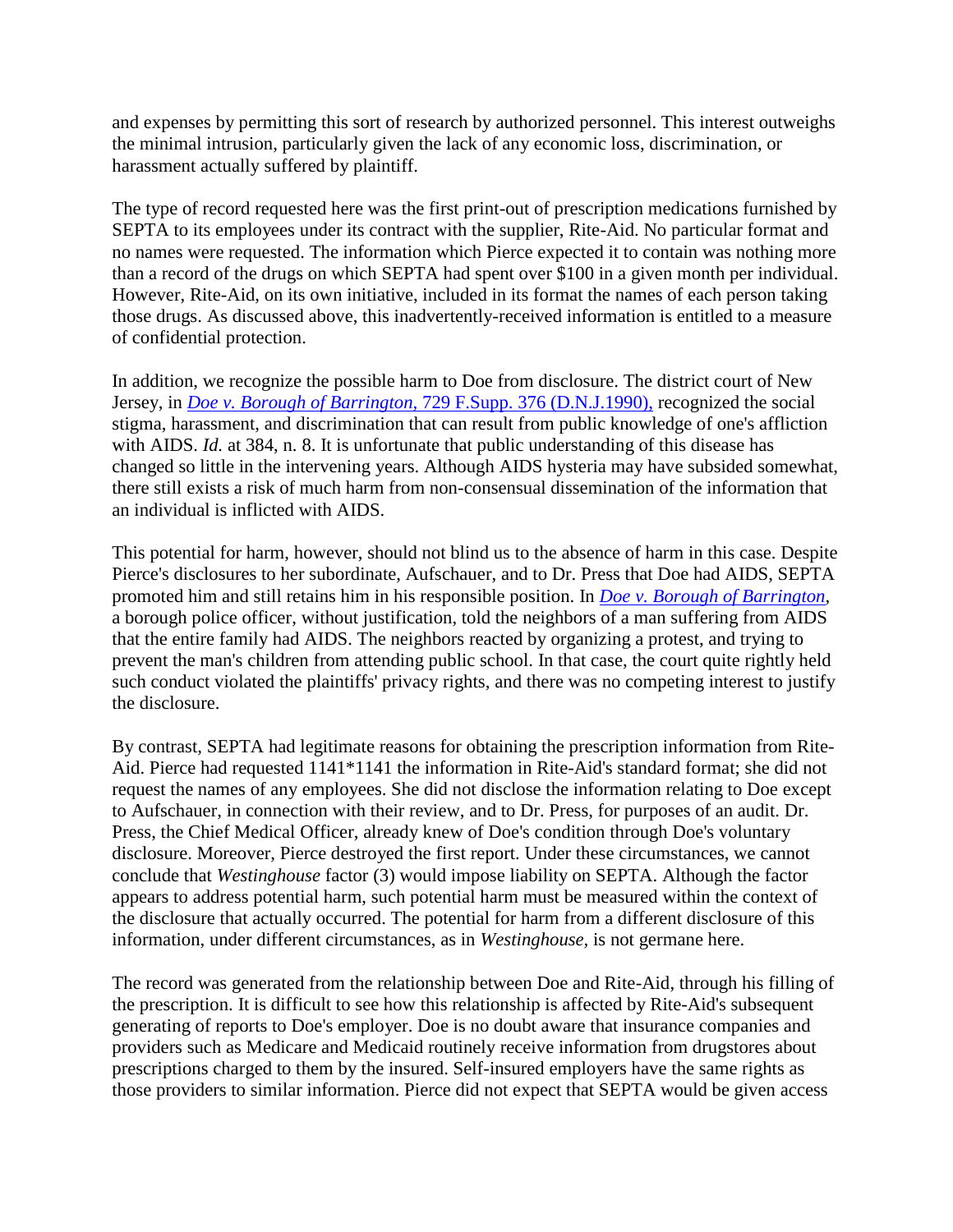to the names of employees filling prescriptions; however, the harm from this to the Doe-Rite-Aid relationship is non-existent. Once Pierce realized the potential for harm inherent in a report with names, she instructed Rite-Aid that the format for all future reports should be without names. Rite-Aid agreed to comply. Rite-Aid's relationship with SEPTA employees will continue unchanged.

Judge Greenberg is of the opinion that the "injury from disclosure" would seem to apply to the relationship between Doe and his employer, not between Doe and Rite-Aid. Thus, he believes that the injury from disclosure to the relationship in which the record was generated could obviously be much greater, if the relevant relationship is between the employer and employee. He concludes, therefore, that factor four may have weighed in favor of Doe in the jury's analysis. However, it must be borne in mind that, even if the injury from disclosure was to the relationship between Doe and SEPTA, it is undisputed that he suffered no economic deprivation, nor any discrimination, nor harassment. It should also be noted that Judge Greenberg nonetheless believes that, because of our conclusion regarding *Westinghouse* factors six and seven, Doe cannot recover.

Factors six and seven strongly favor the defendants. Pierce had a genuine, legitimate and compelling need for the document she requested. Aufschauer, as Director of Benefits, also had a need for the document. Each had a responsibility and obligation to keep insurance costs down and to detect fraudulent and abusive behavior. The report was intended for that purpose. Employers have a legitimate need for monitoring the costs and uses of their employee benefit programs, especially employers who have fiscal responsibilities, as does SEPTA, to the public. As health care costs rise, as they have in recent years, and employers become obligated to expand employee coverage with greater protection for more illnesses and health conditions, health care costs become a major concern for employers as well as for Congress. Ten years ago, health insurance was not among the top concerns of small businesses; today it is number one. Note, "Health Care Cost-Containment and Small Businesses: The Self-Insurance Option," 12 J.L. & Com. 333 (1993). In recent years many industrial strikes have been motivated by the cost of health benefits sought by employees. One of the best ways to monitor these costs is by performing audits on the use to which health plans are being put, and by closely monitoring the use of drugs.

Employers also have a right to ensure that their health plan is only being used by those who are authorized to be covered. Finally, the employers have a right to contain costs by requiring that employees use generic drugs rather than brand name when an adequate substitute exists. To accomplish these goals, employers must have access to reports from their prescription suppliers, and they must inspect and audit those reports. That is precisely what Pierce and Aufschauer were 1142\*1142 engaged in, and this was a legitimate function of their positions. They had a legitimate need for access to information from the drug supplier, and they carefully controlled its use.

Because SEPTA is an agency subsidized by the state and federal government, its operating costs are substantially borne by the public who use its facilities and the taxpayers who pay its subsidies. Keeping fares and taxes low, and preserving the public fisc are genuine, recognizable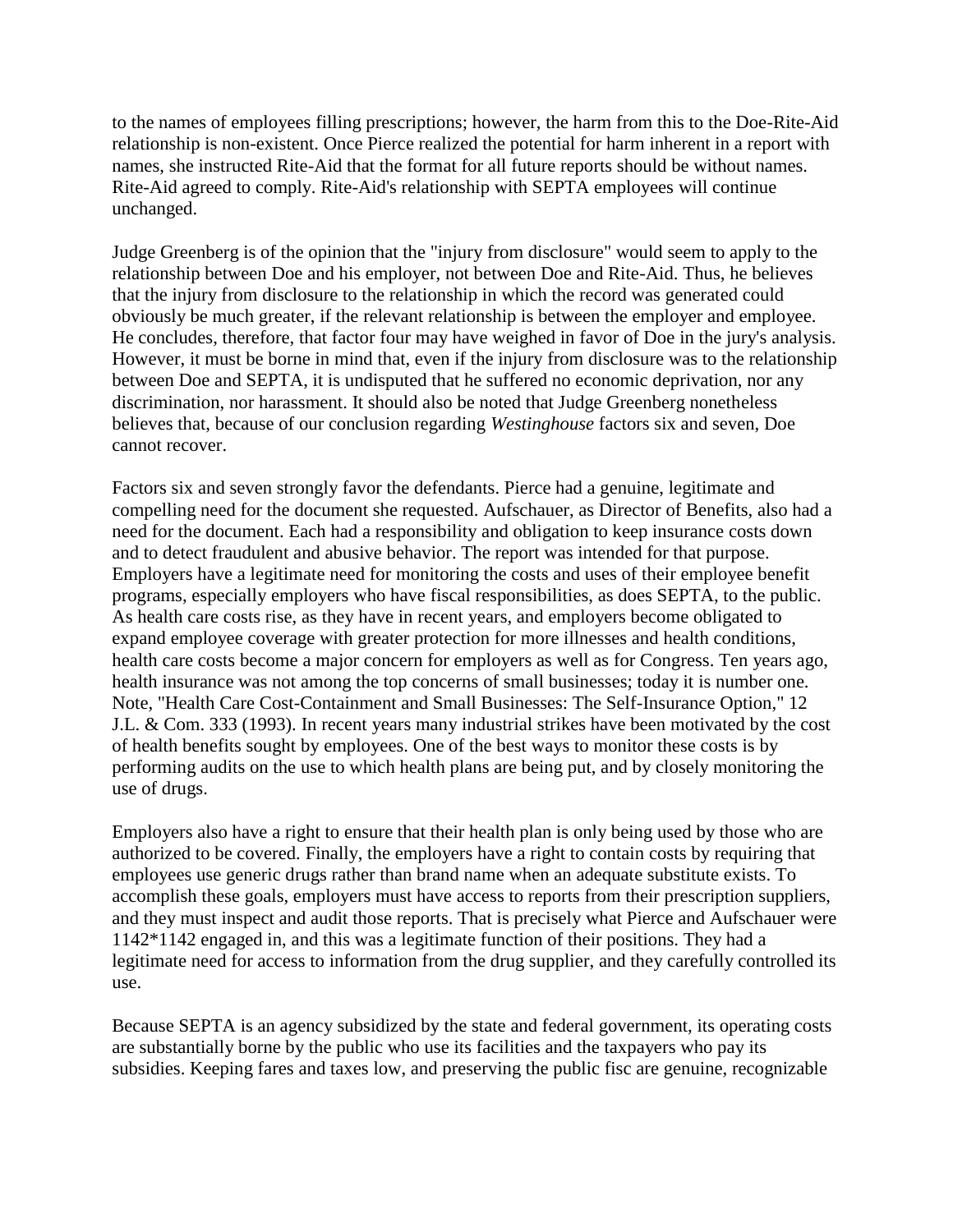public interests. Therefore, Pierce's need for access, factor six of *Westinghouse,* also articulates a recognizable public policy encouraging access, as noted in factor seven.

As Chief Administrative Officer for SEPTA, Pierce had responsibility for health costs. Her ability over a period of three years to successfully reduce prescription drug and dental costs by a combined total of over \$42,000,000 gives us some idea of the immensity of her task and the money at stake. The new contract between SEPTA and Rite-Aid gave strong financial incentives to cut costs if possible. There can be no serious argument that Pierce could do this monitoring without being able to audit reports of the actual costs and the drugs purchased. It is true that the names of the individual employees were unnecessary for this purpose.<sup>[\[5\]](http://scholar.google.co.in/scholar_case?case=17589155420410349788&hl=en&as_sdt=2&as_vis=1&oi=scholarr#[5])</sup> It is equally true that Pierce did not request such names, nor did she disclose those names, or any of the information contained in the report, in anything other than a legitimate manner. Except for Dr. Press, who had the information directly from Doe, the only other person to whom Pierce disclosed the information was Aufschauer. As they requested only information for which they had a legitimate and compelling need, and used the information received in a legitimate, careful and confidential manner, it cannot be said that they violated Doe's right to privacy merely because the first report from Rite-Aid contained unnecessary, unrequested information in which he had a privacy interest.

Factor five, however, requires a slightly more complex analysis. It requires us to weigh "the adequacy of safeguards to prevent unauthorized disclosure." As discussed above, there was no unauthorized disclosure. However, as SEPTA was unaware that they would receive such confidential information, and this was their first experience under the Rite-Aid contract, there were no safeguards in place.

In *FOP, supra,* the Philadelphia police department required applicants to the Special Investigative Unit (SIU) to complete questionnaires, which asked for extremely private information. Police officers sought an injunction against its use. One grouping of questions focused on the medical history of the applicant and his family, asking for such information as physical disabilities, prescription drug use, and past psychological histories. *FOP,* [812 F.2d at](http://scholar.google.co.in/scholar_case?case=12444027463943179437&hl=en&as_sdt=2002&as_vis=1)  [112.](http://scholar.google.co.in/scholar_case?case=12444027463943179437&hl=en&as_sdt=2002&as_vis=1) Although noting that, in most cases, this private information was irrelevant to the selection of SIU forces, the court also recognized that in some cases, these questions would reveal information essential to the police department. *Id.* at 113. Therefore, the court permitted the City to ask these questions of all applicants.

However, the court expressed concern with the absence of protection of this information. It noted that "there is no statute or regulation that penalizes officials with confidential information from disclosing it." *Id.* at 118. As a result, the court remanded to the district court with directions to continue the injunction until the "City, the Commissioner, or other appropriate official establishes written, explicit and binding rules that contain adequate safeguards against unnecessary disclosure of the confidential information ..." *Id.*

Were the case before us now also a request for an injunction, and had SEPTA 1143\*1143 requested the broad information required by the Philadelphia police department, we might have similar concerns. This case, however, is a suit for damages and the information disclosed did not have the breadth requested by the Philadelphia SIU. Doe did not attempt to enjoin further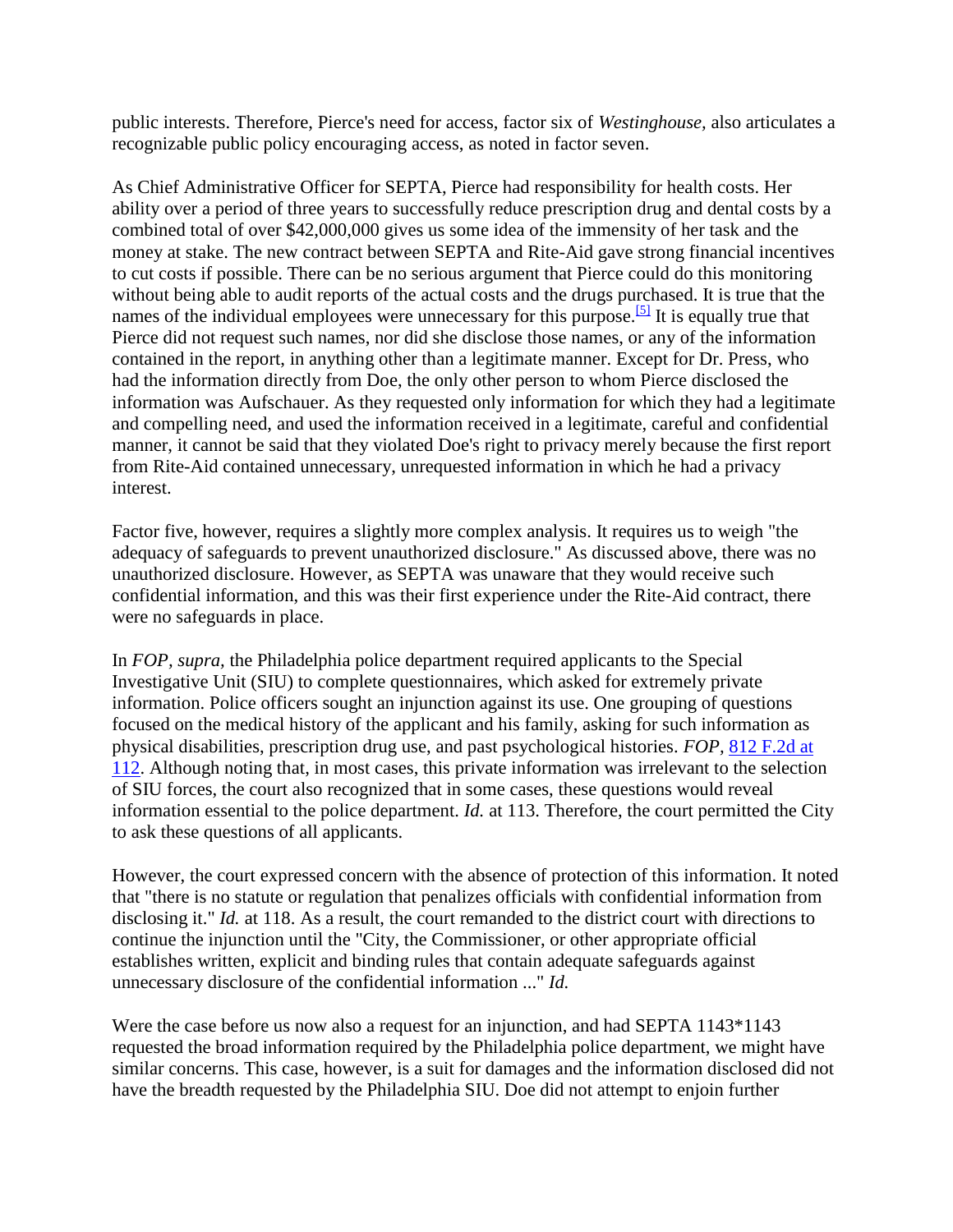dissemination by SEPTA, although he is still employed by it. Indeed, such a suit would have been moot at its inception. SEPTA has established an adequate safeguard against a recurrence of unnecessary disclosure by requesting that Rite-Aid no longer send such confidential information. Should such information become necessary at some future time, for instance, should names be needed for a more extensive investigation as a result of an initial audit, it can be expected that "written, explicit and binding rules" would be promulgated before such information is requested. But it is an unnecessary burden to require that they be announced when the employer has no knowledge that it will be in receipt of the sort of information that requires these safeguards. Unlike the defendant in *FOP,* Pierce and SEPTA did not request such information as would put them on notice that they would need to pre-arrange for its confidential handling. Thus, we perceive no violation of the *Westinghouse* fifth factor.

We hold that a self-insured employer's need for access to employee prescription records under its health insurance plan, when the information disclosed is only for the purpose of monitoring the plans by those with a need to know, outweighs an employee's interest in keeping his prescription drug purchases confidential. Such minimal intrusion, although an impingement on privacy, is insufficient to constitute a constitutional violation. The district court should have granted defendants' Rule 50 motion for judgment as a matter of law.

# **V.**

In light of the conclusion we reach that the defendants did not violate plaintiff's right of privacy, we need not decide whether the plaintiff's testimony alone of his diagnosis and subjective impressions can support a finding of damages for emotional distress.<sup>[\[6\]](http://scholar.google.co.in/scholar_case?case=17589155420410349788&hl=en&as_sdt=2&as_vis=1&oi=scholarr#[6])</sup> *See Spence v. Board of [Education of Christina School District,](http://scholar.google.co.in/scholar_case?case=17962790954081955777&hl=en&as_sdt=2002&as_vis=1)* 806 F.2d 1198, 1201 (3d Cir.1986).

# **VI.**

SEPTA demonstrated important interests in the prescription information furnished by its supplier, and disclosed such information only to people with a right to know. This outweighs the minimal intrusion into Doe's privacy. The district court erred in its analysis of the *Westinghouse* factors, and should have granted defendant's motion for judgment under Rule 50.

Accordingly, the judgment of the district court will be reversed, and the matter will be remanded to the district court for entry of judgment for the defendants as a matter of law. Each side to bear its own costs.

GREENBERG, Circuit Judge, concurring.

Although I agree with Judge Rosenn's conclusions, I have a few reservations about his opinion that I note here.

First, regarding our standard of review: as Judge Rosenn indicates, after a jury verdict, the court cannot substitute its view of the evidence for that of the jury; accordingly, all evidence and inferences therefrom must be taken in the light most favorable to the verdict winner. *See*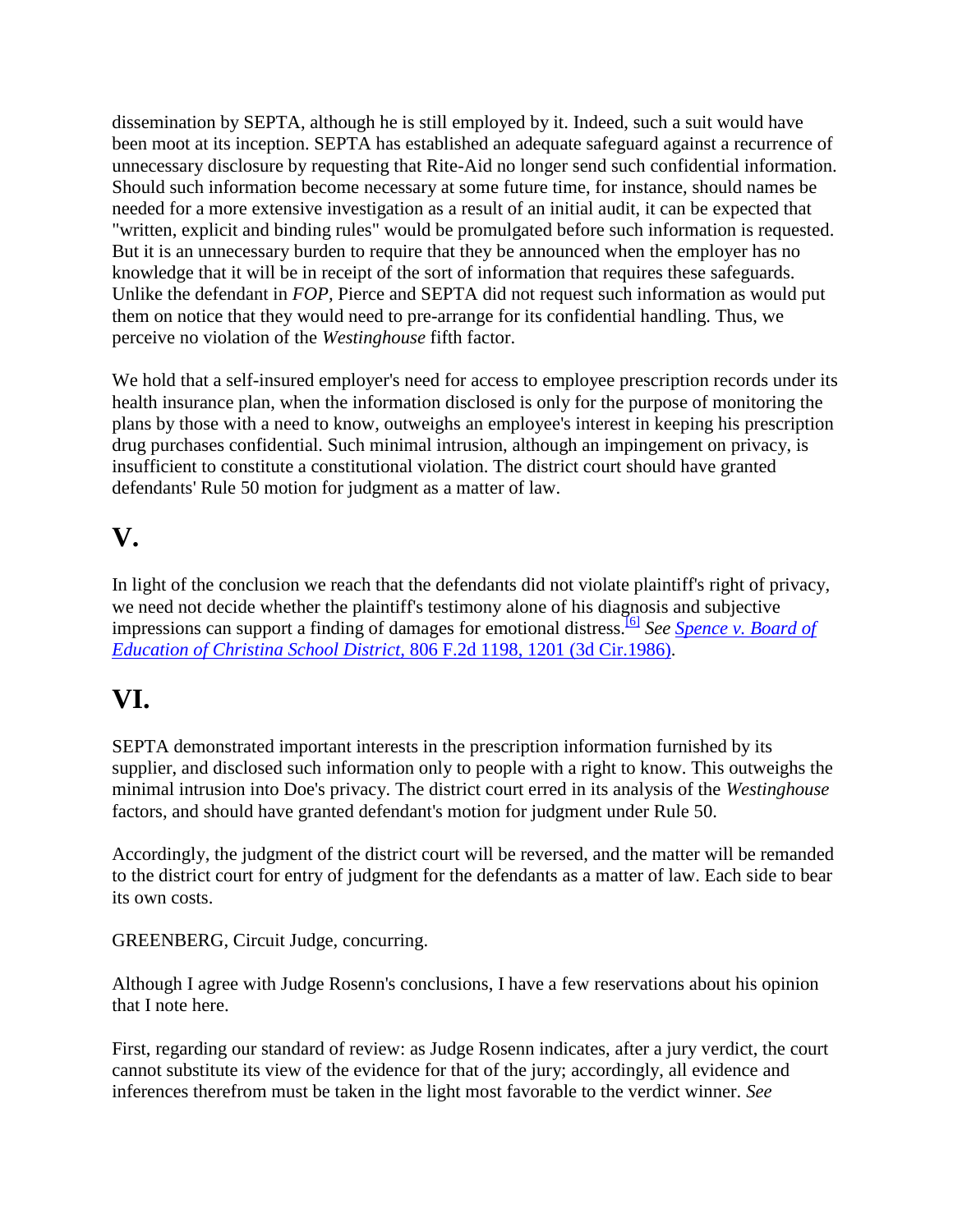*[Parkway Garage, Inc. v. City of Philadelphia,](http://scholar.google.co.in/scholar_case?case=1513681999608042528&hl=en&as_sdt=2002&as_vis=1)* 5 F.3d 685, 691-92 (3d Cir.1993) (as amended on petition for rehearing). In addition, we have noted that a court of appeals in exercising plenary review over an order granting or denying a motion for judgment as a matter of law must apply the same standard as did the district court. *[Lightning Lube, Inc. v. Witco Corp.,](http://scholar.google.co.in/scholar_case?case=1248197138958148773&hl=en&as_sdt=2002&as_vis=1)* 4 F.3d 1153, [1166 \(3d Cir.1993\);](http://scholar.google.co.in/scholar_case?case=1248197138958148773&hl=en&as_sdt=2002&as_vis=1) *Lippay v. Christos,* [996 F.2d 1490, 1496 \(3d Cir.1993\).](http://scholar.google.co.in/scholar_case?case=2189630979481220681&hl=en&as_sdt=2002&as_vis=1) We recently outlined the relevant standard:

In deciding whether to grant a motion for JNOV, the trial court must view the evidence in the light most favorable to the 1144\*1144 non-moving party, and determine whether the record contains the `minimum quantum of evidence from which a jury might reasonably afford relief.' *Keith v. Truck Stops Corp.,* [909 F.2d 743, 745 \(3d Cir. 1990\)](http://scholar.google.co.in/scholar_case?case=12190678009634618839&hl=en&as_sdt=2002&as_vis=1) (citations omitted). The court may not weigh the evidence, determine the credibility of witnesses or substitute its version of the facts for that of the jury. *Blair v. Manhattan Life Ins. Co.,* [692 F.2d 296, 300 \(3d Cir.1982\).](http://scholar.google.co.in/scholar_case?case=1641586209781610373&hl=en&as_sdt=2002&as_vis=1) The court may, however, enter judgment notwithstanding the verdict if upon review of the record, it can be said as a matter of law that the verdict is not supported by legally sufficient evidence. *[Neville](http://scholar.google.co.in/scholar_case?case=4834466853768252387&hl=en&as_sdt=2002&as_vis=1)  [Chem. Co. v. Union Carbide Corp.,](http://scholar.google.co.in/scholar_case?case=4834466853768252387&hl=en&as_sdt=2002&as_vis=1)* 422 F.2d 1205, 1210 (3d Cir.), *cert. denied,* [400 U.S. 826,](http://scholar.google.co.in/scholar_case?about=1139381905740953112&hl=en&as_sdt=2002&as_vis=1)  [91 S.Ct. 51, 27 L.Ed.2d 55 \(1970\).](http://scholar.google.co.in/scholar_case?about=1139381905740953112&hl=en&as_sdt=2002&as_vis=1)

#### *[Parkway Garage,](http://scholar.google.co.in/scholar_case?case=1513681999608042528&hl=en&as_sdt=2002&as_vis=1)* 5 F.3d at 691-92.

I join in Judge Rosenn's opinion because I believe that, even viewed in the light most favorable to Doe, the verdict winner in the district court, the facts of this case cannot, as a matter of law, support the jury's verdict. I support this holding because factors six and seven of the balancing test announced in *[United States v. Westinghouse Elec. Corp.,](http://scholar.google.co.in/scholar_case?case=10617585320101639909&hl=en&as_sdt=2002&as_vis=1)* 638 F.2d 570, 578 (3d Cir.1980), namely SEPTA's need for access to the prescription information and "whether there is an express statutory mandate, articulated public policy, or other recognizable public interest militating toward access," outweigh Doe's limited privacy interests in the information. It is here that, in my view, the district court in its opinion denying SEPTA's post-trial motions for judgment as a matter of law or for a new trial misapplied the *Westinghouse* balancing test. The court decided that, because Pierce "never articulated a need to know what Doe's medications were used for or a reason that she did not put the report aside or black out the names when she saw them," and because there was testimony that "the names of the individual employees were irrelevant to the issues they were examining," the jury reasonably could have found factor six to weigh in favor of a violation of Doe's privacy right. *See Doe v. SEPTA, et al.,* No. 93-5988, slip op. at 19, 1995 WL 334290 (E.D.Pa. June 1, 1995). Likewise, because "the financial need to control prescription benefit costs ... does not include a need to have the names of employees linked with their medications, at least until an abuse of the benefit has been established," the district court decided that the jury also could have found factor seven to weigh in Doe's favor. *See id.* slip op. at 20.

However, the district court's emphasis on SEPTA's need to have the names of employees linked with their medications was misplaced. The focus of factors six and seven of the *Westinghouse* balancing test in this case should not be on appellants' need to have the names of employees linked with their medications, but instead should be on their need to have access to prescription utilization data in the first place. As Judge Rosenn's opinion notes, it is essential in this era of escalating health care costs that self-insured employers be able to review their benefits programs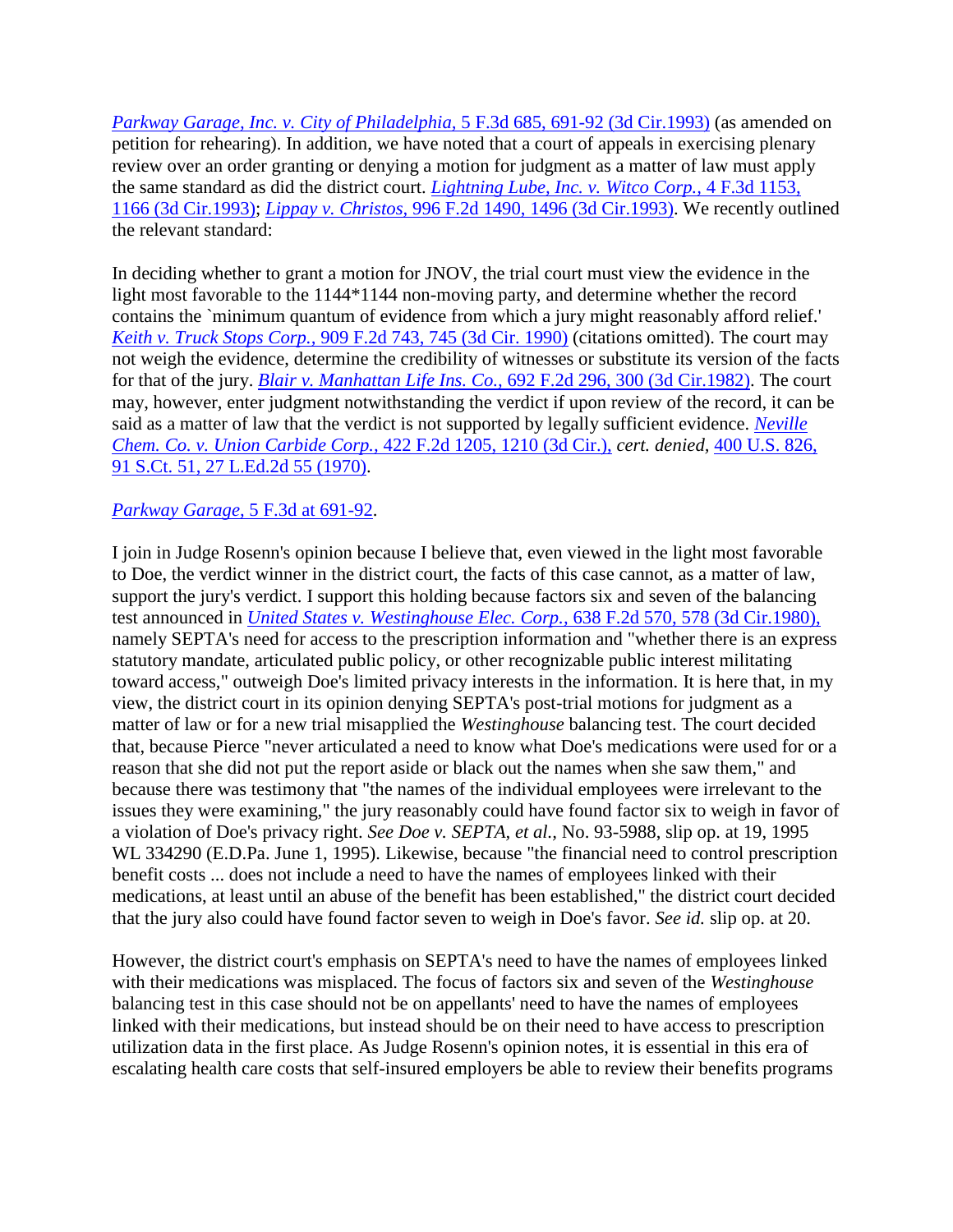for proper usage, cost-cutting possibilities, and fraud and abuse, among other factors. Thus, I agree with his conclusions.

However, I do not believe that Judge Rosenn's opinion reflects the facts of the case in the light most favorable to Doe. For example, in describing Pierce's actions with respect to the Rite-Aid report, he states that she highlighted the names on the report whose medications she was unfamiliar with "for her research purposes," *see* majority opinion at 1139, and that she "discreetly never mentioned Doe by name" to Dr. Van de Beek. *Id.* at 5. Yet, Pierce's motivations for highlighting the names of the employees, in particular Doe's, was a primary factual issue in the case, as was her possible carelessness. Clearly, Doe did not claim that Pierce highlighted the names merely for her research purposes, nor would he have described her behavior as "discreet." The jury's verdict for Doe, then, might reflect its agreement with his assertions that her motivations, as well as her conduct, were improper. In any case, it does not seem that Judge Rosenn's opinion paints the issue in the light most favorable to a verdict for Doe. Although I regard this point as somewhat academic because of my analysis of the *Westinghouse* factors, it is worth noting because of our clear mandate to view the facts in the most favorable light to the verdict-winner in reviewing 1145\*1145 a denial of a motion for judgment as a matter of law.

More substantively, I do not agree with Judge Rosenn's analysis regarding Pierce's contact with Dr. Press. While it is true that Dr. Press did not acquire any new information from Pierce's actions, the focus of an inquiry into an alleged violation of the constitutional right to privacy should be on whether there was a disclosure. As an initial matter, Pierce showed Dr. Press the highlighted list containing Doe's name and prescription information. Pierce did not know whether Dr. Press had any prior knowledge regarding Doe's condition; nevertheless, she presented the information to Press. The constitutional right to privacy is intended to prevent certain disclosures. Thus, ordinarily individuals have the power to determine to whom they disclose their most personal matters. Here, Pierce impinged on Doe's right with the disclosure to Press in the same way that she did so with respect to the disclosure to Aufschauer. As Judge Rosenn's opinion states, "[a] disclosure occurs in the workplace each time private information is communicated to a new person...." Majority opinion at 1139.

Yet Doe himself already had informed Dr. Press voluntarily of his condition. Pierce's disclosure to Press, then, should not lead to Doe's recovery of damages, since the disclosure left Doe in the same position as before it occurred. This issue is one of damages alone, however, and does not affect the existence of a disclosure to Press. Thus, the court must weigh this disclosure as well as those involving Pierce and Aufschauer in order to determine whether a constitutional violation occurred. Accordingly, in my view it is not enough simply to state that because no damages were incurred there could not have been a violation of Doe's privacy right. In the end, though, the existence of a third disclosure in the case does not alter my analysis of the *Westinghouse* factors and therefore does not change my ultimate conclusion that we should reverse the judgment of the district court.

I also want to make a clear distinction between an impingement into privacy rights that is justified according to the *Westinghouse* factors, and an *unconstitutional* violation of the right to privacy. We have held that questions seeking personal medical information included in a police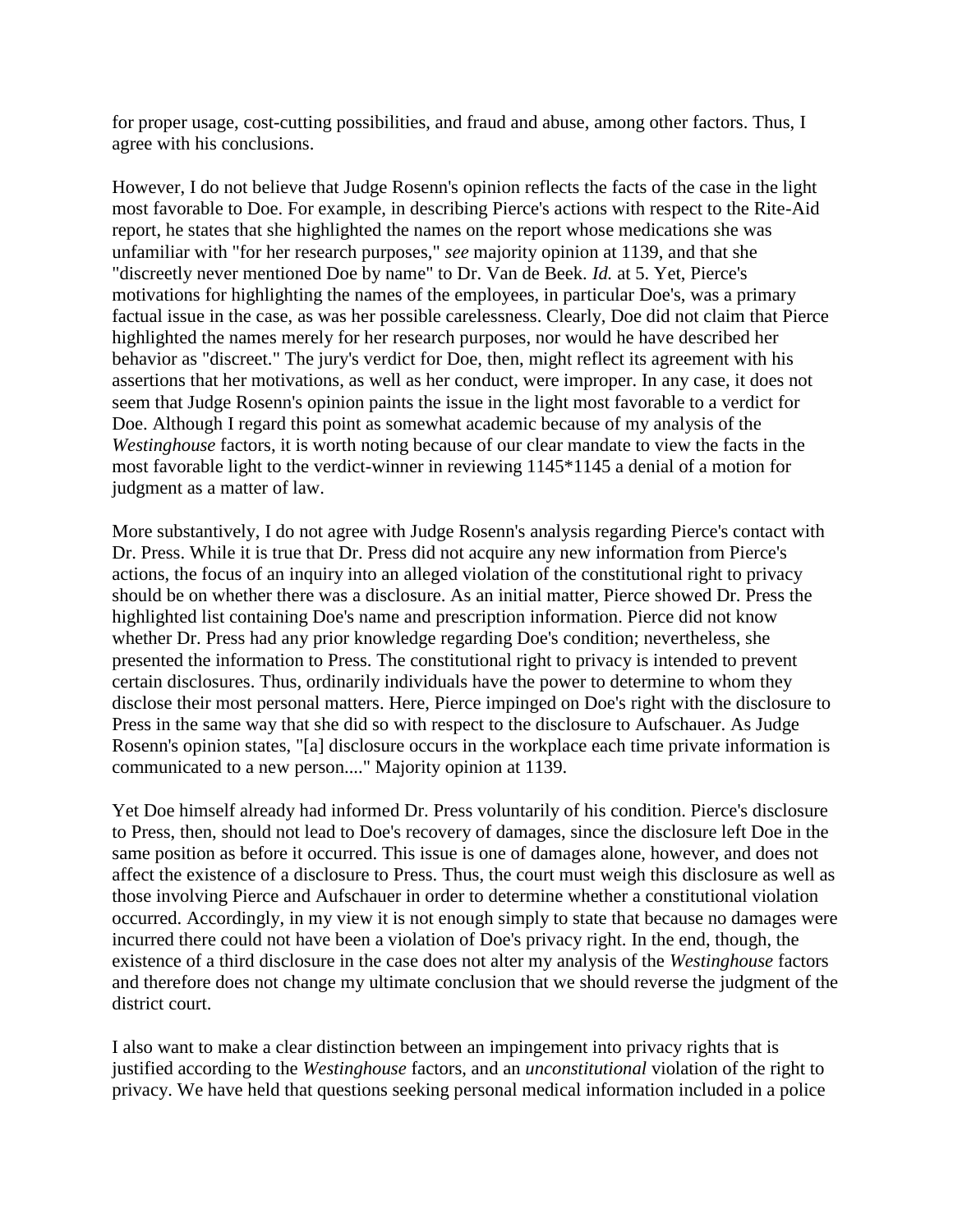department questionnaire for use in selecting applicants for a special investigations unit "[did] not unconstitutionally impinge upon the applicants' privacy interests." *[Fraternal Order of Police](http://scholar.google.co.in/scholar_case?case=12444027463943179437&hl=en&as_sdt=2002&as_vis=1)  v. Philadelphia,* [812 F.2d 105, 114 \(3d Cir.1987\)](http://scholar.google.co.in/scholar_case?case=12444027463943179437&hl=en&as_sdt=2002&as_vis=1) (footnote omitted). We also have held that the strong public interest in facilitating the research and investigations of a government agency into a potentially hazardous work area "justif[ied] [the] minimal intrusion into the privacy which surrounds ... employees' medical records...." *Westinghouse,* [638 F.2d at 580.](http://scholar.google.co.in/scholar_case?case=10617585320101639909&hl=en&as_sdt=2002&as_vis=1) However, in neither case did we deny that an intrusion into privacy interests occurred. Likewise, here we do not deny that Pierce's disclosures impinged upon Doe's privacy interests in his prescription information. We do find, however, that the disclosures were justified according to the *Westinghouse* balancing test because of SEPTA's strong interest in having access to utilization review data from its prescription drug program. Thus, although there was an *impingement* into Doe's privacy rights, there was not here an *unconstitutional violation* of those rights.

Finally, regarding specific applications of the *Westinghouse* factors: *Westinghouse* factor four, "the injury from disclosure to the relationship in which the record was generated," would seem to me to apply to the relationship between Doe and SEPTA, not the relationship between Doe and Rite-Aid, as Judge Rosenn's opinion states. The relationship between Doe and his employer underlies the prescription benefits package in the first place; were it not for that benefits package, Doe would not have filled his prescription at Rite-Aid, nor would his name have been on the Rite-Aid report. In this regard, the injury from disclosure to "the relationship in which the record was generated" obviously could be much greater if the relevant relationship is that between Doe and his employer and not the Doe-Rite-Aid relationship. Thus, the factor may have weighed more heavily in favor of Doe in the jury's analysis than Judge Rosenn's opinion indicates. Nevertheless, 1146\*1146 because of my conclusions regarding *Westinghouse* factors six and seven, I still believe that Doe cannot recover for the disclosures made in this case.

*Westinghouse* factor five, "the adequacy of safeguards to prevent unauthorized disclosure," also could have weighed more heavily in favor of Doe in the jury's analysis than Judge Rosenn indicates. While it is true that Pierce and SEPTA did not request such information as would put them on notice that they would need to pre-arrange for its confidential handling, it would not have been unreasonable for the jury to conclude that SEPTA should have had some sort of policy regarding the confidentiality of employee medical information that would have put Pierce on notice of the sensitivity of the information she received. Moreover, it also would have been reasonable for the jury to expect Pierce to act more carefully with the information regardless of the existence of an official SEPTA policy, especially because of her high executive level in the company, in addition to her experience as a former government attorney. Thus, although factor five does not change my ultimate conclusion in the case, perhaps it weighed more heavily in favor of Doe, at least in the jury's consideration, than Judge Rosenn's opinion would suggest.

I make one final point. As Judge Rosenn notes, SEPTA did not request the names of its employees obtaining prescription drugs. Consequently, the case has been decided on the assumption that it did not need the names. Nevertheless, I do not understand that there is any legal impediment to an employer who pays for prescriptions or other benefits for employees and their dependents insisting on knowing the identity of the person obtaining the prescriptions or benefits. After all, an employer might need this information to determine whether the person obtaining the prescriptions or benefits was eligible for them. Judge Rosenn makes this important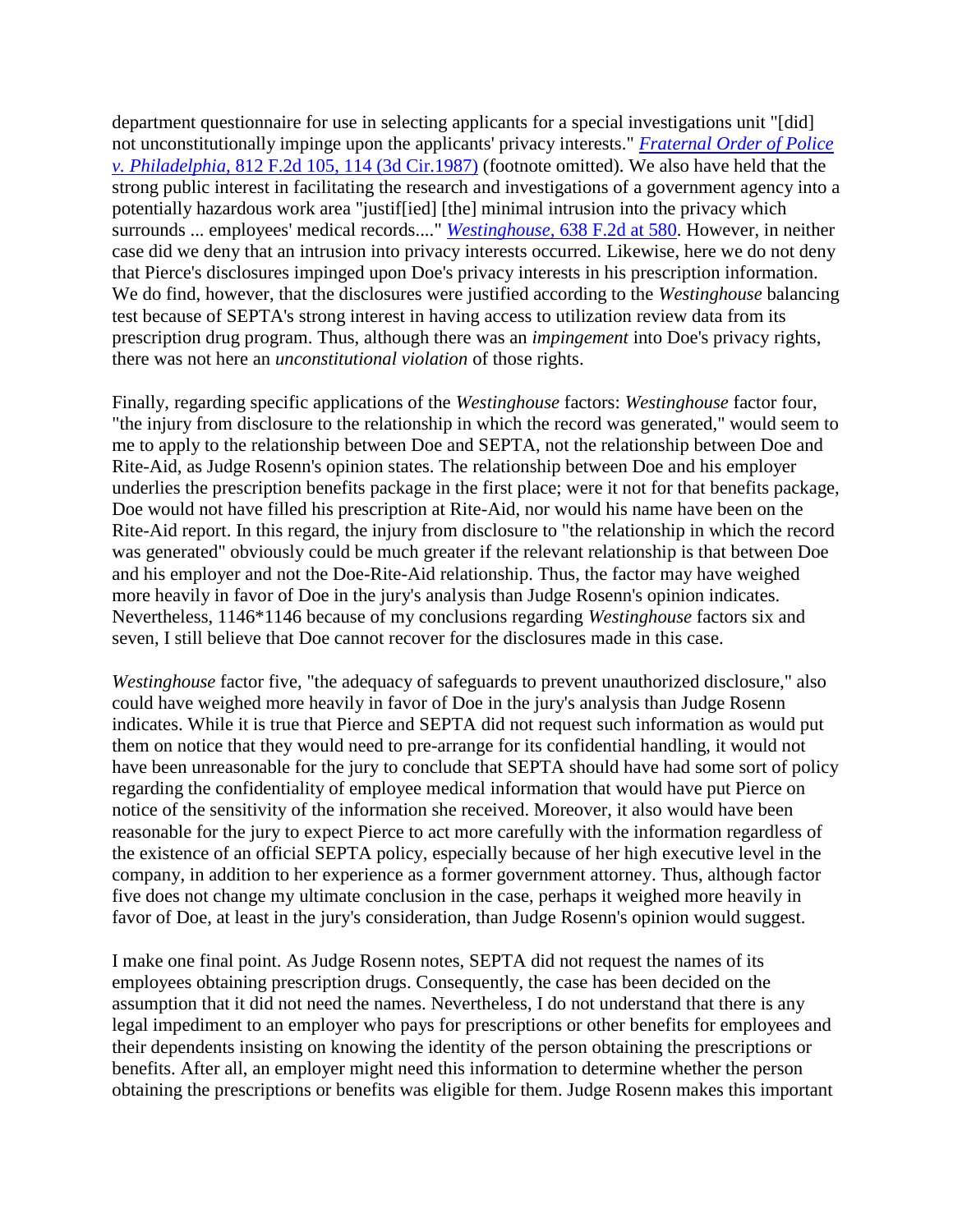point, majority opinion n. 5, and I particularly want to emphasize it. In accordance with the foregoing comments, I join in Judge Rosenn's opinion with the caveats I have stated and join in the judgment of the court.

LEWIS, Circuit Judge, concurring and dissenting.

I agree with and join in that part of Judge Greenberg's concurring opinion which pertains to the first five *Westinghouse* elements. However, because I believe that there was more than a "minimum quantum" of evidence from which the jury in Doe's case could reasonably conclude that his constitutional right to privacy had been violated, I respectfully dissent. *See [Parkway](http://scholar.google.co.in/scholar_case?case=1513681999608042528&hl=en&as_sdt=2002&as_vis=1)  [Garage, Inc. v. City of Philadelphia,](http://scholar.google.co.in/scholar_case?case=1513681999608042528&hl=en&as_sdt=2002&as_vis=1)* 5 F.3d 685, 691 (3d Cir.1993).

Because my disagreement with the majority rests primarily with its analysis of the sixth and seventh *Westinghouse* factors, I will focus my discussion on those elements.

With respect to the sixth factor, which addresses the degree of need for access to the information, I note initially that at Doe's trial, Ms. Pierce, the SEPTA administrator responsible for auditing the company's health benefits plan, testified that for her purposes the employee names on the Rite-Aid printout were irrelevant. In fact, the district court specifically noted that "it was undisputed that the names on the report were unnecessary for Pierce's review of the Rite Aid report." (J. Yohn's Memorandum at 6, 16-17). While it is true that SEPTA could have legitimately requested these names for auditing purposes, the fact is that in this case it neither required nor requested such information.<sup>[\[1\]](http://scholar.google.co.in/scholar_case?case=17589155420410349788&hl=en&as_sdt=2&as_vis=1&oi=scholarr#[7])</sup> Thus, the jury had no factual basis upon which to conclude that SEPTA needed its employees' names in order effectively to audit its health plan.

I disagree that "[t]he focus of factors six and seven of the *Westinghouse* balancing test in this case should not be on appellant's need to have the names of employees linked with their medications, but instead should be on their need to have access to prescription utilization data in the first place." (Concurring Op. at 1144). First, I am aware of no 1147\*1147 authority which suggests that this broad approach is the correct way in which to frame the issue. Second, the jury's finding that Pierce had no need for the names on the Rite-Aid printout is not inconsistent with the principle that SEPTA may have had a legitimate need for access to prescription utilization data. Thus, because in my view the record clearly establishes that for purposes of auditing its prescription drug program with Rite-Aid, SEPTA did not necessarily need a printout that indicated by name what prescription drugs particular employees were taking, I cannot agree that the verdict was "not supported by legally sufficient evidence." As Judge Greenberg notes in his concurring opinion, the *Parkway Garage* standard requires the trial court, and us, to "view the evidence in the light most favorable to the non-moving party, and determine whether the record contains the `minimum quantum of evidence from which a jury might reasonably afford relief.' *Keith v. Truck Stops Corp.,* [909 F.2d 743, 745 \(3d Cir.1990\)](http://scholar.google.co.in/scholar_case?case=12190678009634618839&hl=en&as_sdt=2002&as_vis=1) (citations omitted)," and to avoid "`weigh[ing] the evidence, determin[ing] the credibility of witnesses or substitut[ing] [our] version of the facts for that of the jury.' *[Blair v. Manhattan Life Insurance Co.,](http://scholar.google.co.in/scholar_case?case=1641586209781610373&hl=en&as_sdt=2002&as_vis=1)* 692 F.2d 296, [300 \(3d Cir.1982\)." \(Concurring Op. at 1144\).](http://scholar.google.co.in/scholar_case?case=1641586209781610373&hl=en&as_sdt=2002&as_vis=1) Accordingly, we must adhere to the *Parkway Garage* standard and allow the appropriate measure of deference to the jury's findings. For the above reasons, I do not believe that the majority has done so with regard to the sixth *Westinghouse* factor.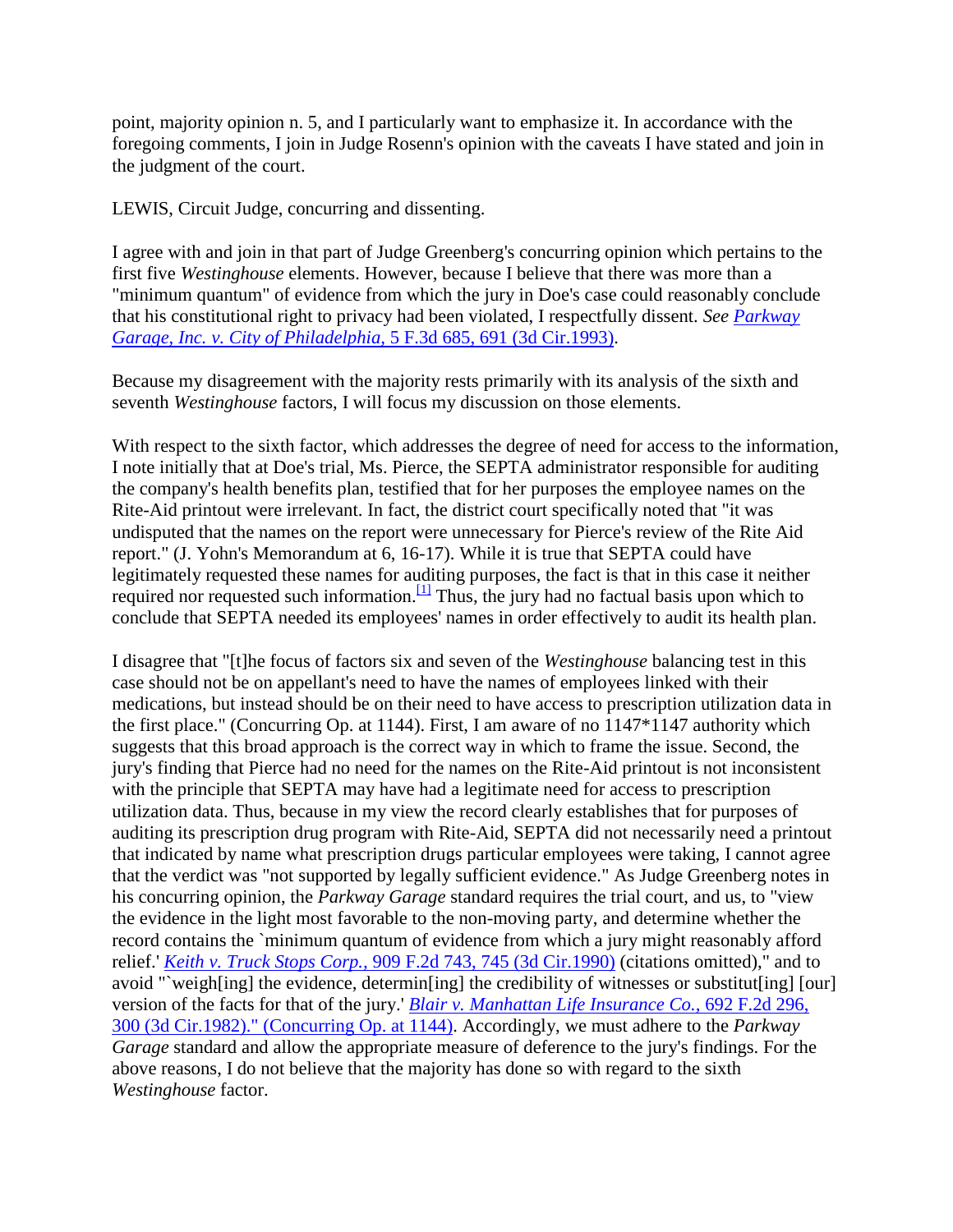With respect to the seventh *Westinghouse* factor, I agree that there is an important public interest in allowing companies such as SEPTA, which administer their own health plans, to have access to the prescription drug records of their employees. (Maj.Op. at 1141). In general, I would agree that such employers have a legitimate need for this information. Nevertheless, I do not believe that this interest, standing alone, is sufficient to overcome the other *Westinghouse* factors, which in this case weigh largely in Doe's favor. Moreover, in my view, the majority places a disproportionate emphasis on factor seven, so much so that the remaining elements of the balancing test become practically irrelevant to its analysis. To my knowledge, we have never suggested that the seventh *Westinghouse* factor is the most significant consideration in our analysis. Accordingly, because under the highly deferential *Parkway Garage* standard there clearly is sufficient evidence in the record to support the jury's verdict in favor of Doe, once again I believe we are bound to affirm the district court's order.

Finally, I am concerned that the majority's decision on the issue of SEPTA's liability appears to be influenced, at least in part, by the fact that Doe was neither fired, harassed nor demoted. (*See* Maj.Op. at 1140 ("This potential for harm, however, should not blind us to the absence of harm in this case.")). I do not understand how or why this point is at all relevant to our legal analysis of the liability issue. In my view, the nature and extent of harm Doe suffered as a result of the disclosure that occurred is a damages rather than a liability issue. Moreover, as I understand the logic of the majority position, even if Doe had suffered a more direct harm in this case (say, for instance, on the job harassment), SEPTA's actions still would not have constituted a violation of Doe's limited privacy right against disclosure, because this right was outweighed by the strong public interest favoring SEPTA's access to prescription drug information for auditing purposes. Again, I disagree.

But I am particularly troubled by the potential implications of the majority's position. I hope I am wrong, but I predict that the court's decision in this case will make it far easier in the future for employers to disclose their employees' private medical information, obtained during an audit of the company's health benefits plan, and to escape constitutional liability for harassment or other harms suffered by their employees as a result of that disclosure.

For the above reasons, I respectfully concur and dissent.

[\[1\]](http://scholar.google.co.in/scholar_case?case=17589155420410349788&hl=en&as_sdt=2&as_vis=1&oi=scholarr#r[1]) SEPTA is a public transportation authority operating mass transportation facilities in the five-county Philadelphia metropolitan area. It operates subways, railroads, buses, and trackless trolleys and maintains stations, depots, and other installations. *See [Transport Workers' Local 234 v. SEPTA,](http://scholar.google.co.in/scholar_case?case=8859316052914443304&hl=en&as_sdt=2002&as_vis=1)* 863 F.2d 1110, 1113 (3d Cir.1989). SEPTA receives much of its operating funds from state and federal subsidies. It is an agency of the Commonwealth of Pennsylvania. *Id.,* at 1113. The parties agree that all actions taken by Pierce relevant to this matter were part of her job as a policy-maker at SEPTA. Therefore, Doe's suit is proper under Section 1983.

[\[2\]](http://scholar.google.co.in/scholar_case?case=17589155420410349788&hl=en&as_sdt=2&as_vis=1&oi=scholarr#r[2]) Doe also filed a related suit against Rite-Aid and its employees in a Philadelphia Court of Common Pleas. That case was settled late in 1994, when Rite-Aid agreed to modify its billing procedures in the state of Pennsylvania in order to prevent these disclosures in the future. *See* 22 BNA Pension and Benefits Reporter 33 (Jan. 2, 1995).

[\[3\]](http://scholar.google.co.in/scholar_case?case=17589155420410349788&hl=en&as_sdt=2&as_vis=1&oi=scholarr#r[3]) This ruling is not before us, as it has not been appealed.

[\[4\]](http://scholar.google.co.in/scholar_case?case=17589155420410349788&hl=en&as_sdt=2&as_vis=1&oi=scholarr#r[4]) We need not discuss in this case any possible violation on the part of Rite-Aid for preparing such a report. See *supra,* n. 2.